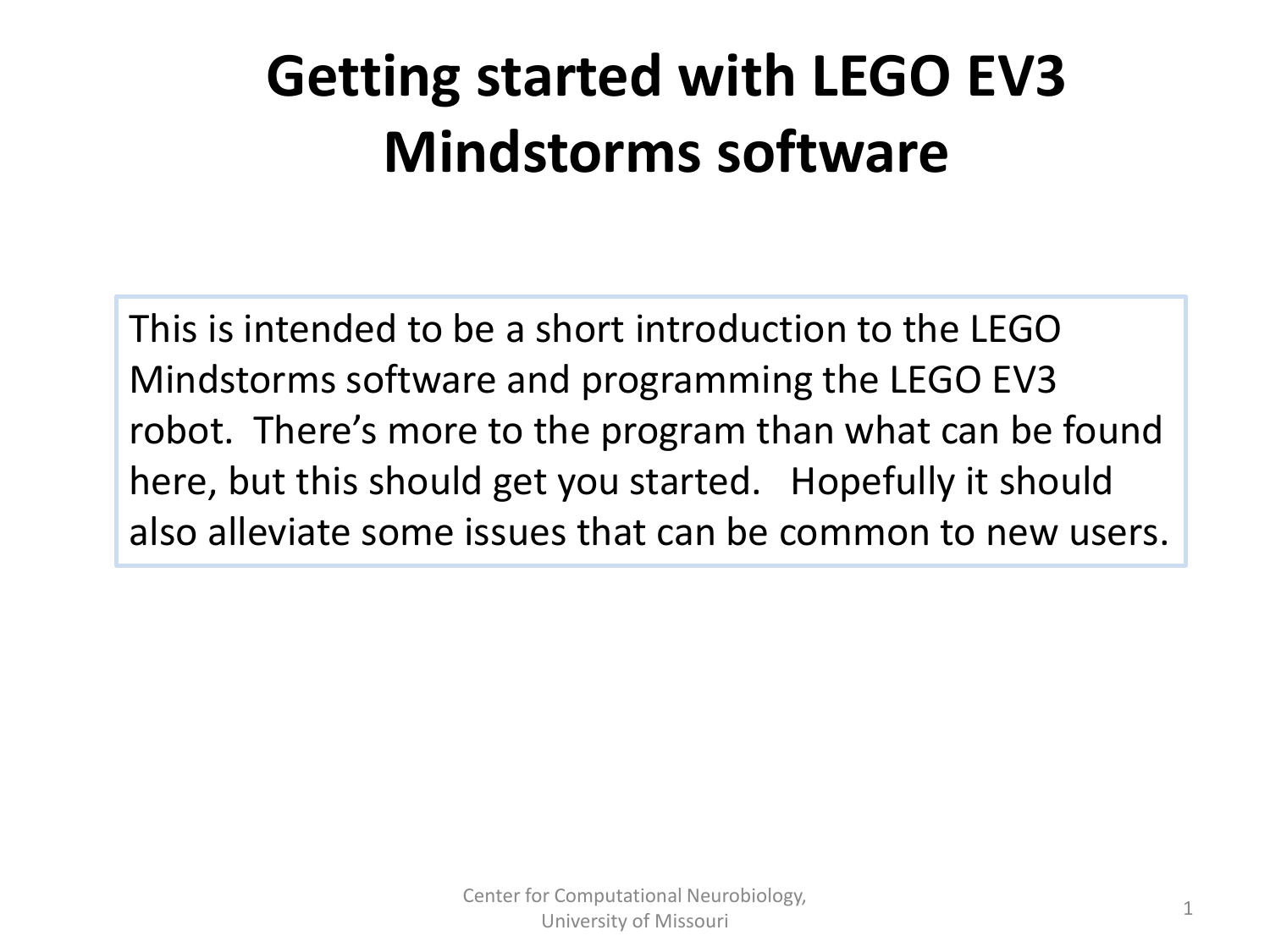# Putting Commands in a Program



This is the program beam. This is where you put commands for the robot.



The commands get executed in a row by how far away they are from the beginning of the beam. So, command 1 in this picture happens first, and command 3 happens last.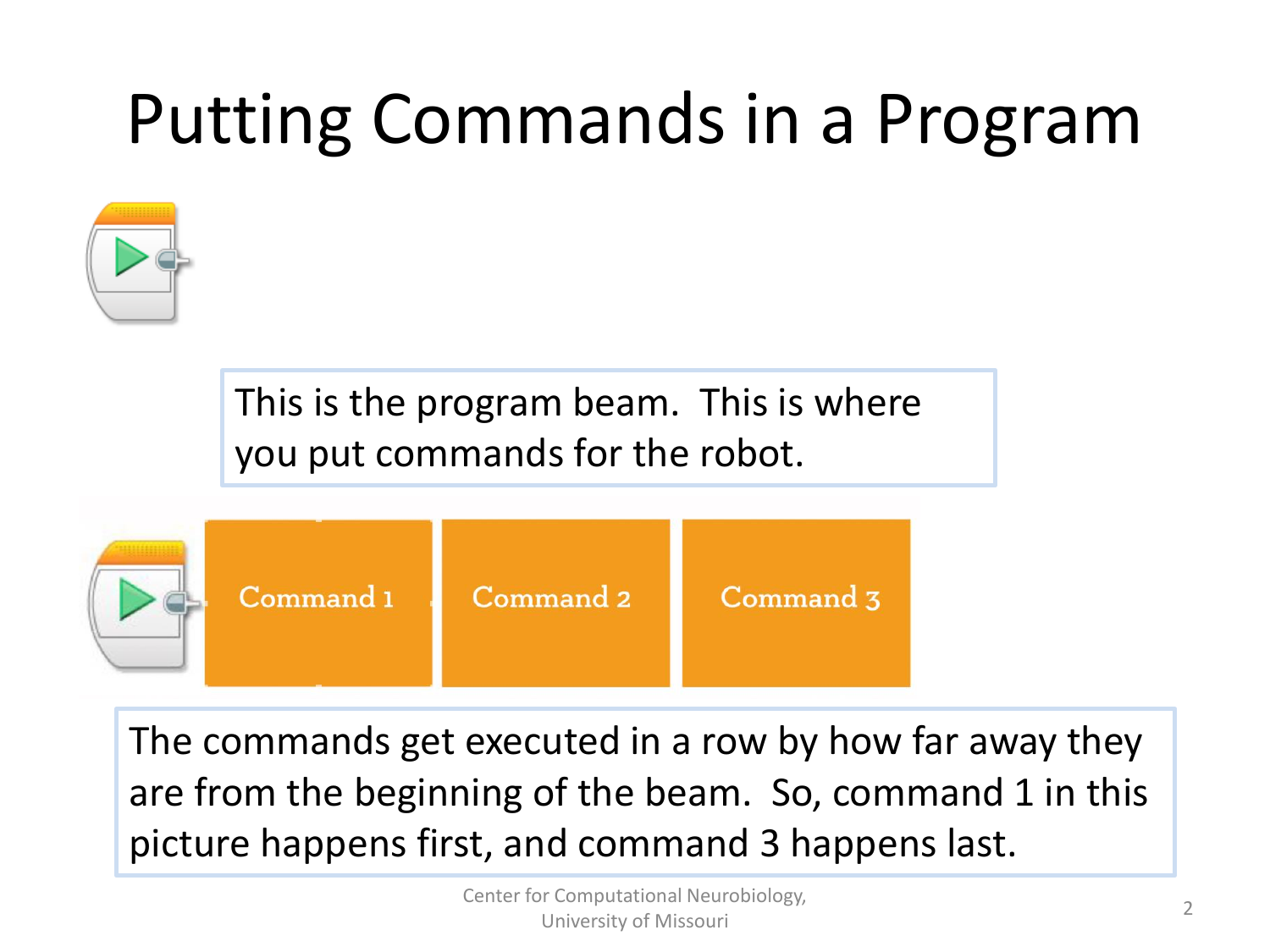# Using Commands



You can pull commands down from the "palette" on the bottom of the screen to the program beam.

We'll start with the MOVE command.



Center for Computational Neurobiology, University of Missouri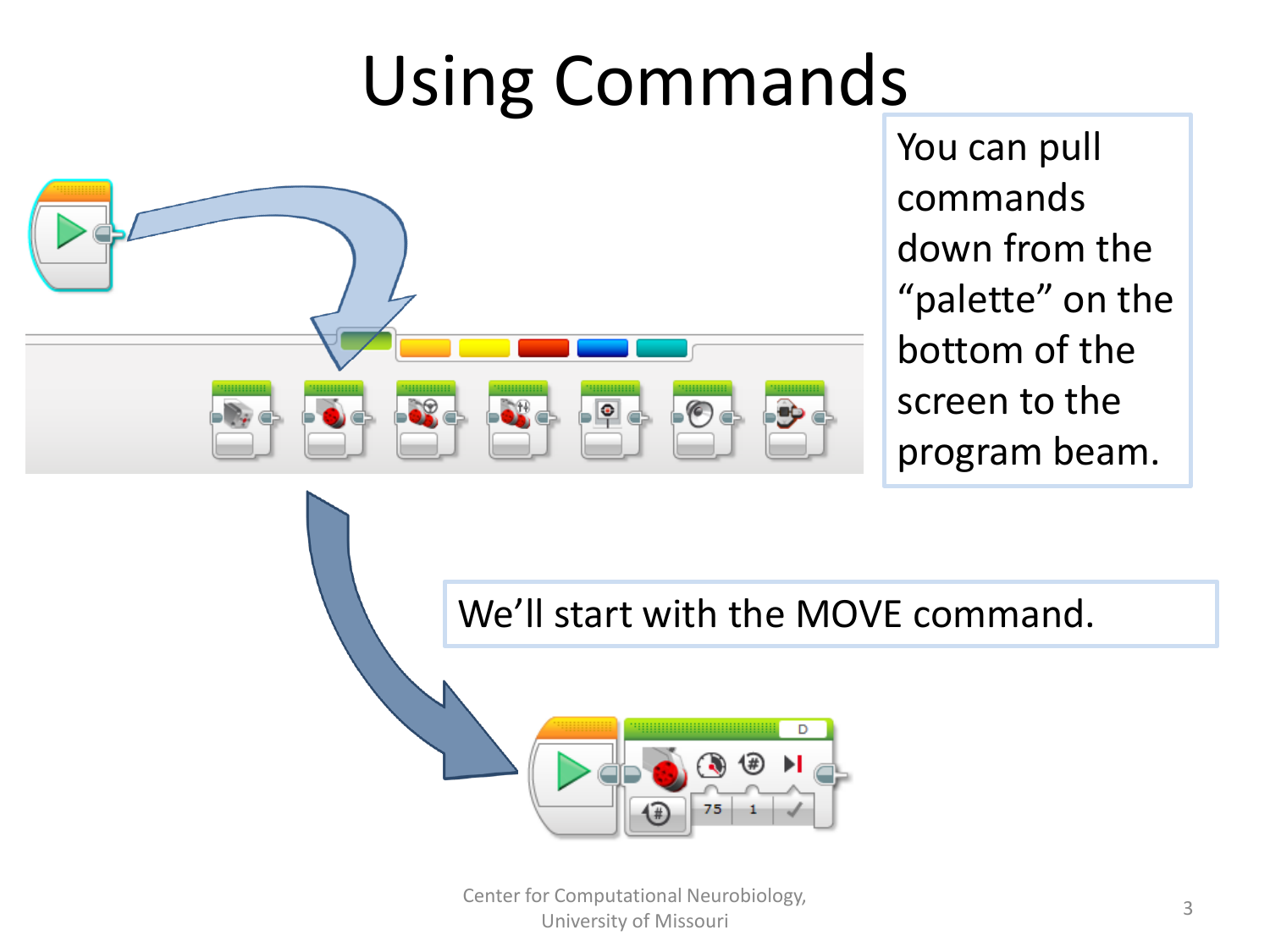## Move Settings

When you put a new command in the program, parameters you can set pop up on the block you just added.



#### These are the settings for the MOVE command.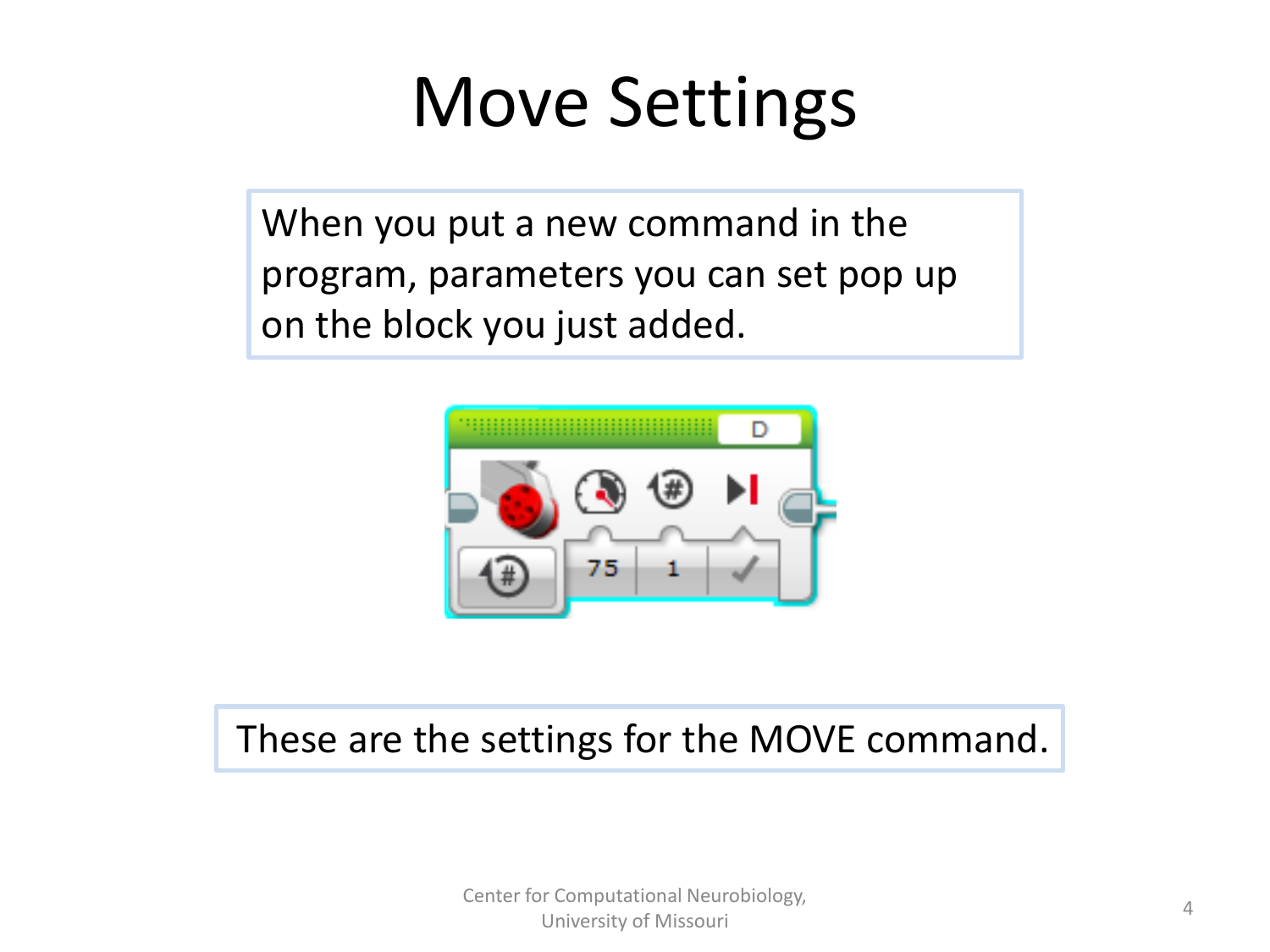

- 1. Positive means forward, negative means backward.
- 2. The cross sign means turn off the motor.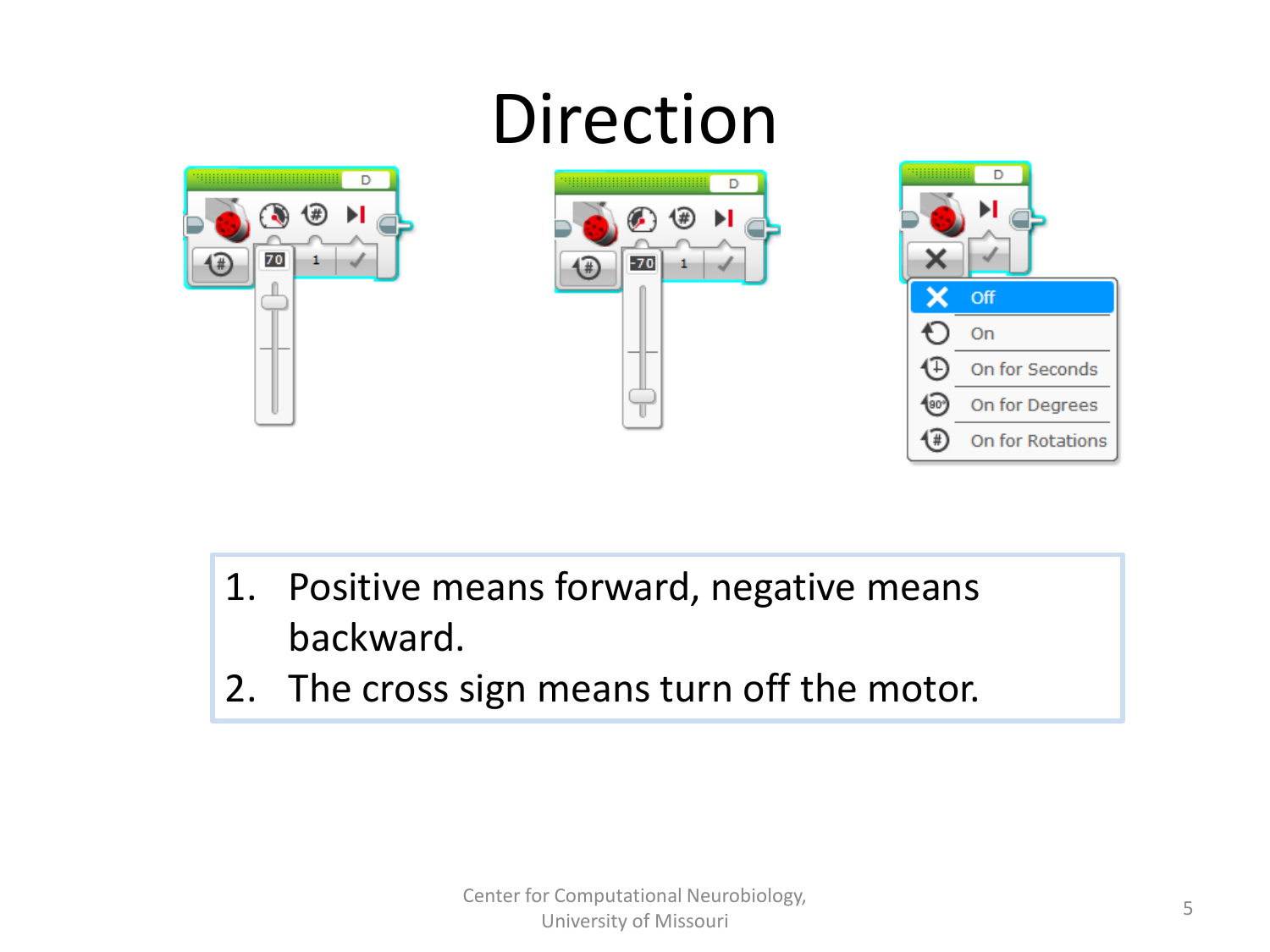

- 1. The STEERING setting can be used to tell the robot to turn to the left or to the right.
- 2. The arrow in the middle will change to give you an idea of how the robot will move.
- 3. If the slider is moved all the way to the left or right, the robot will spin in place.
- 4. However, if the slider is moved to just before the extreme left or right, the left or right wheel (respectively), will not rotate during movement. (In other words, the robot will pivot.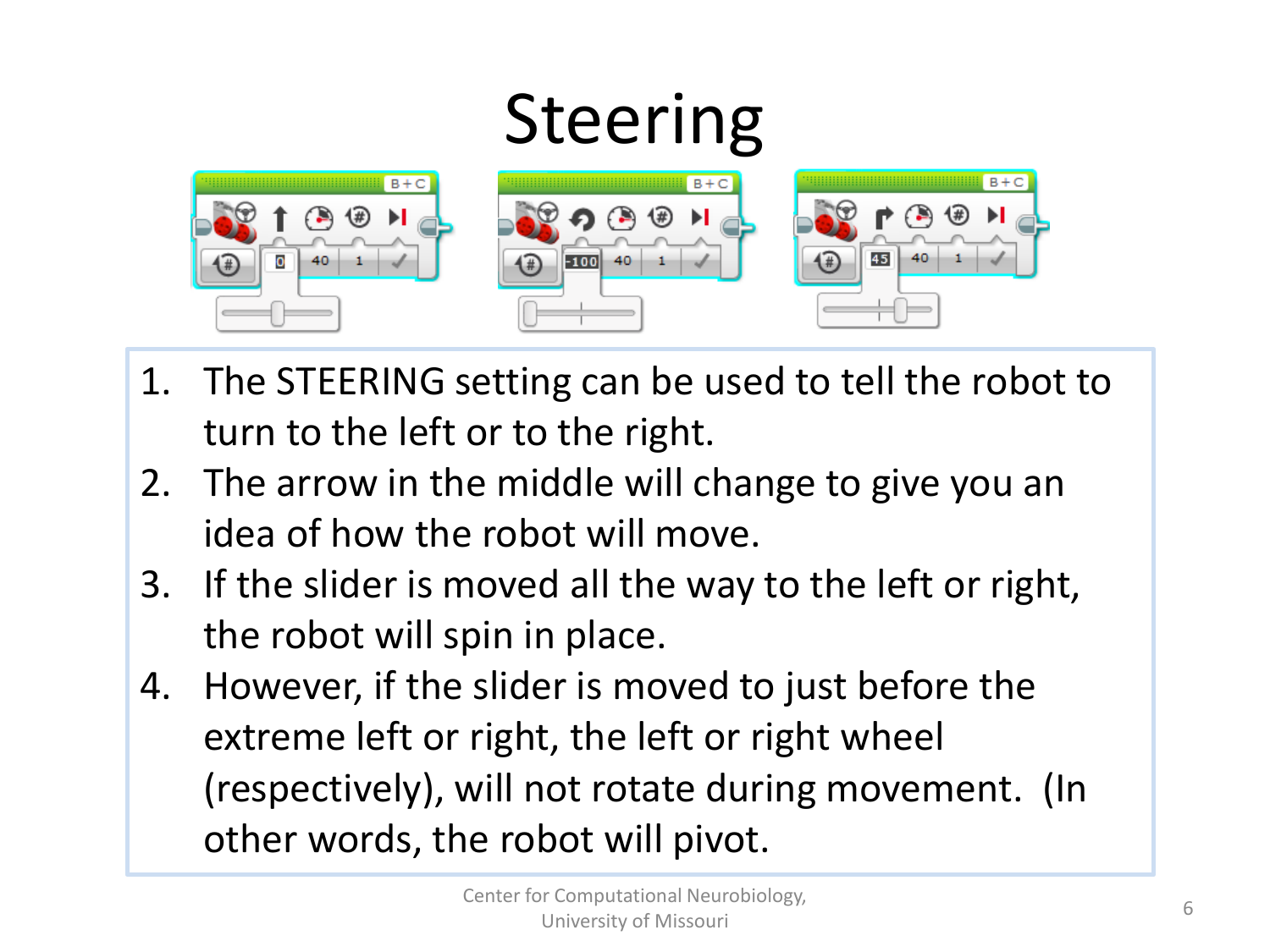## Power



- 1. The POWER setting tells the robot how fast to move.
- 2. Think of it as a percentage, with 0 being no power and 100 being full power.
- 3. Also keep in mind that this is not necessarily a measure of speed. A heavy robot moving at 100 power can still go slower than a very light robot moving at 50 power.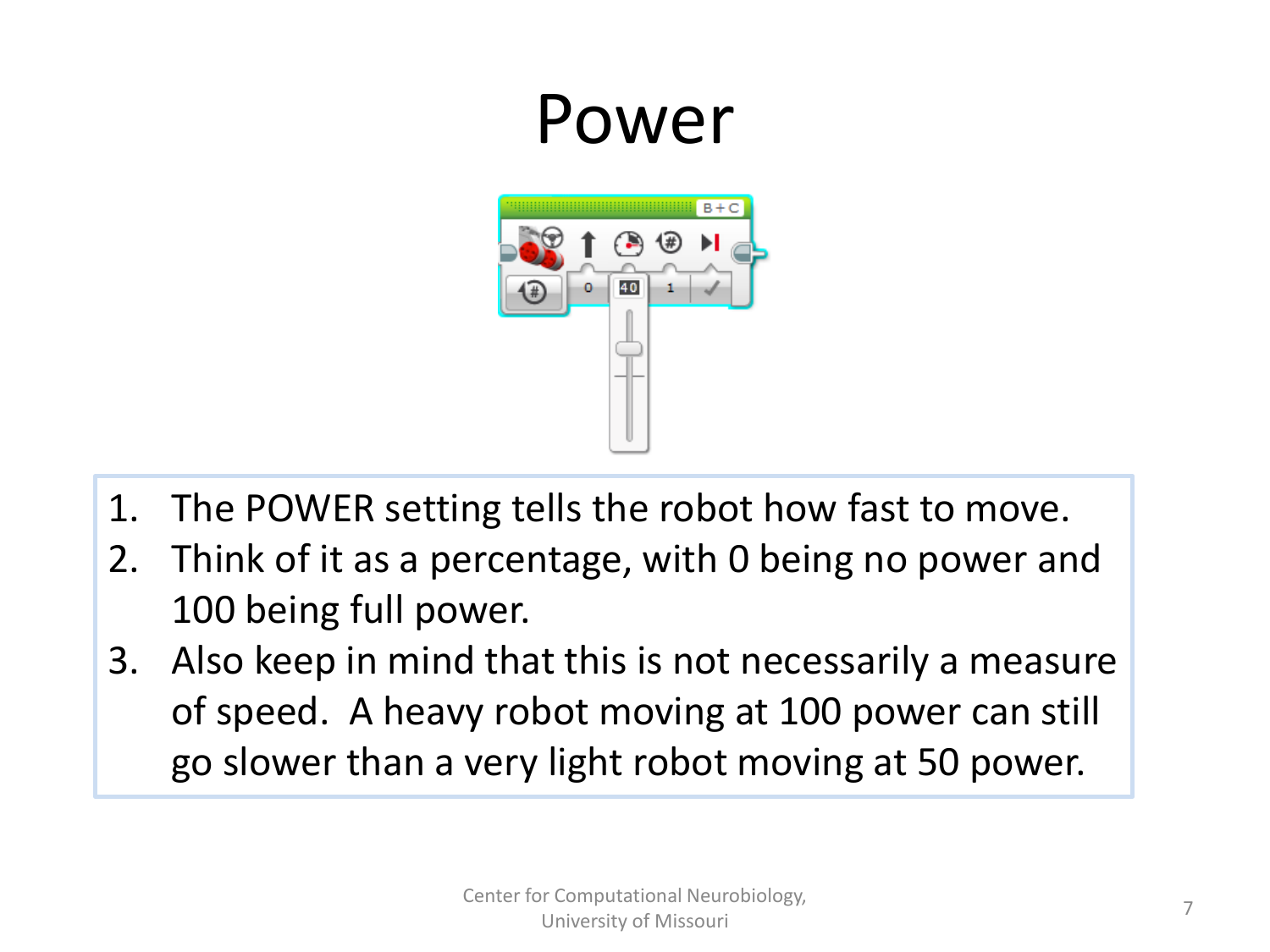## Duration





- 1. With the DURATION setting, you can tell the robot how long or how far to move.
- 2. There are four options for the duration:
	- Unlimited: The robot will continue to move with these settings until it is given a new movement command.
	- Rotations: For each rotation, the wheels turn through 360 degrees. So, going forward 2.5 rotations would make the wheels rotate 2.5  $\times$  360 = 900 degrees.
	- Degrees: Same as rotations, but specified in degrees of rotation.
	- Seconds: Amount of time for wheels to rotate at the given speed.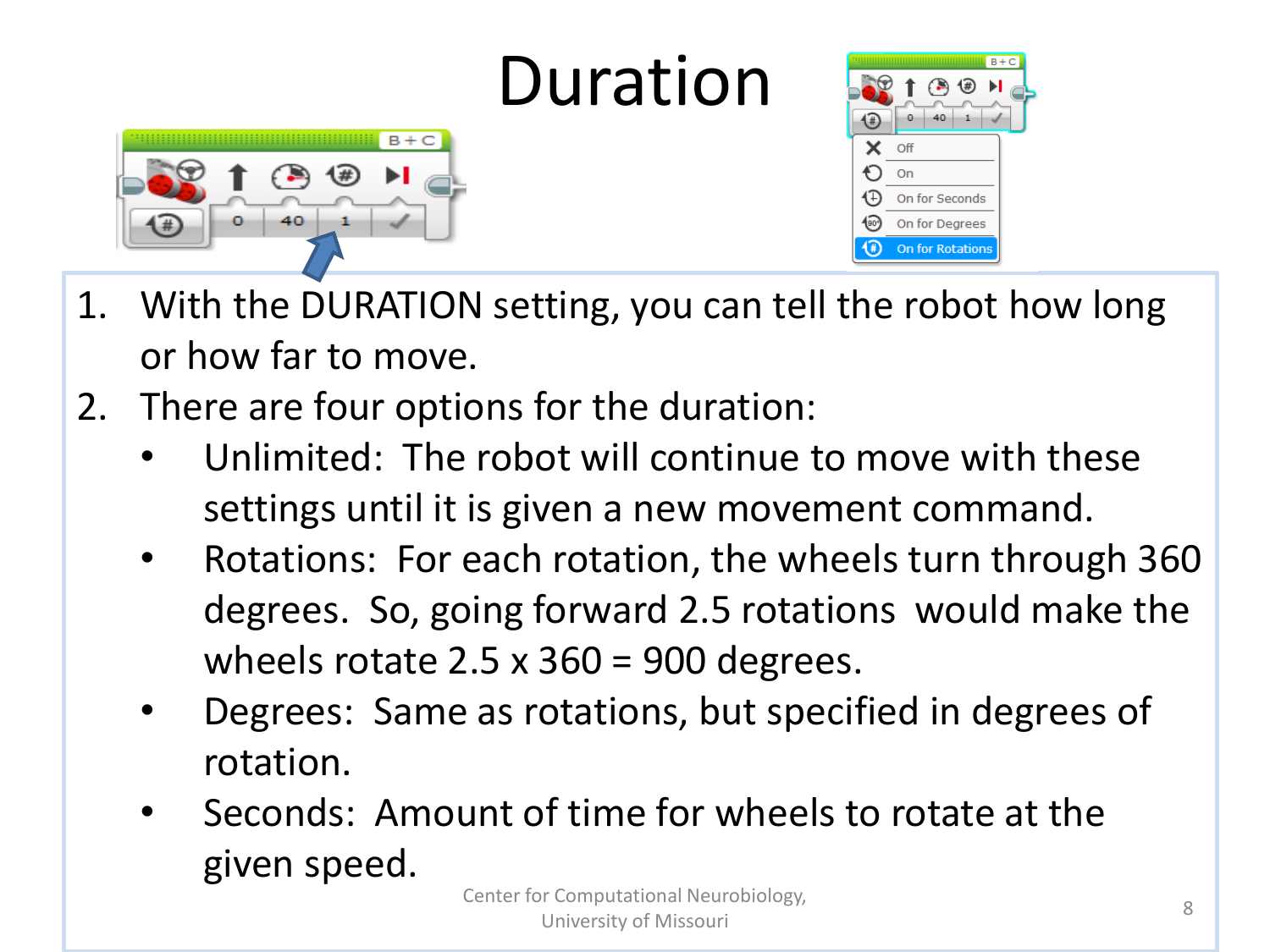# Putting the Settings Together

- The actual movement of the robot is a combination of all of the settings. Some examples:
	- You tell the robot to turn to the left using STEERING and set the DURATION to three rotations. Both wheels can't do three rotations, because if they did, the robot would move straight. So, the robot's computer figures out how far to turn each wheel to make the robot drive to the left on a path that is equivalent to three rotations of the wheels.
	- If you set the POWER to 75, then setting different DURATIONS in seconds will make the robot move different distances.
	- When making the robot turn, it usually makes the most sense to pull the STEERING slider all the way to the left or right. When you do this, each wheel will rotate the same amount (which can be set with DURATION in rotations mode), but in opposite directions.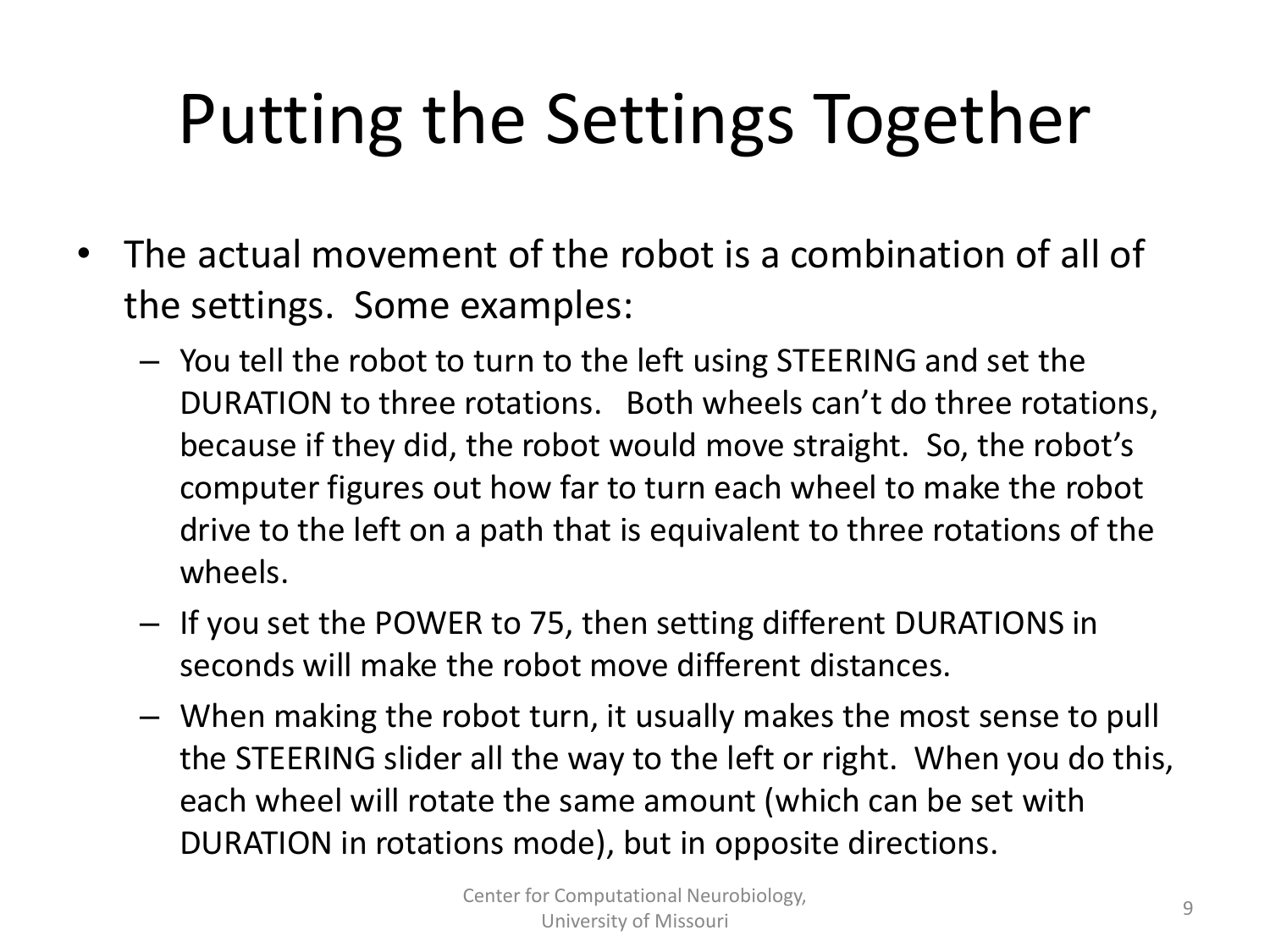- There are a lot of small issues that can put off new users to the EV3 robots and software. Hopefully these pointers can help you get started!
- When the EV3 software is first loaded on the computer, in order to create a program, you need to just click the add button.



**10** Center for Computational Neurobiology, University of Missouri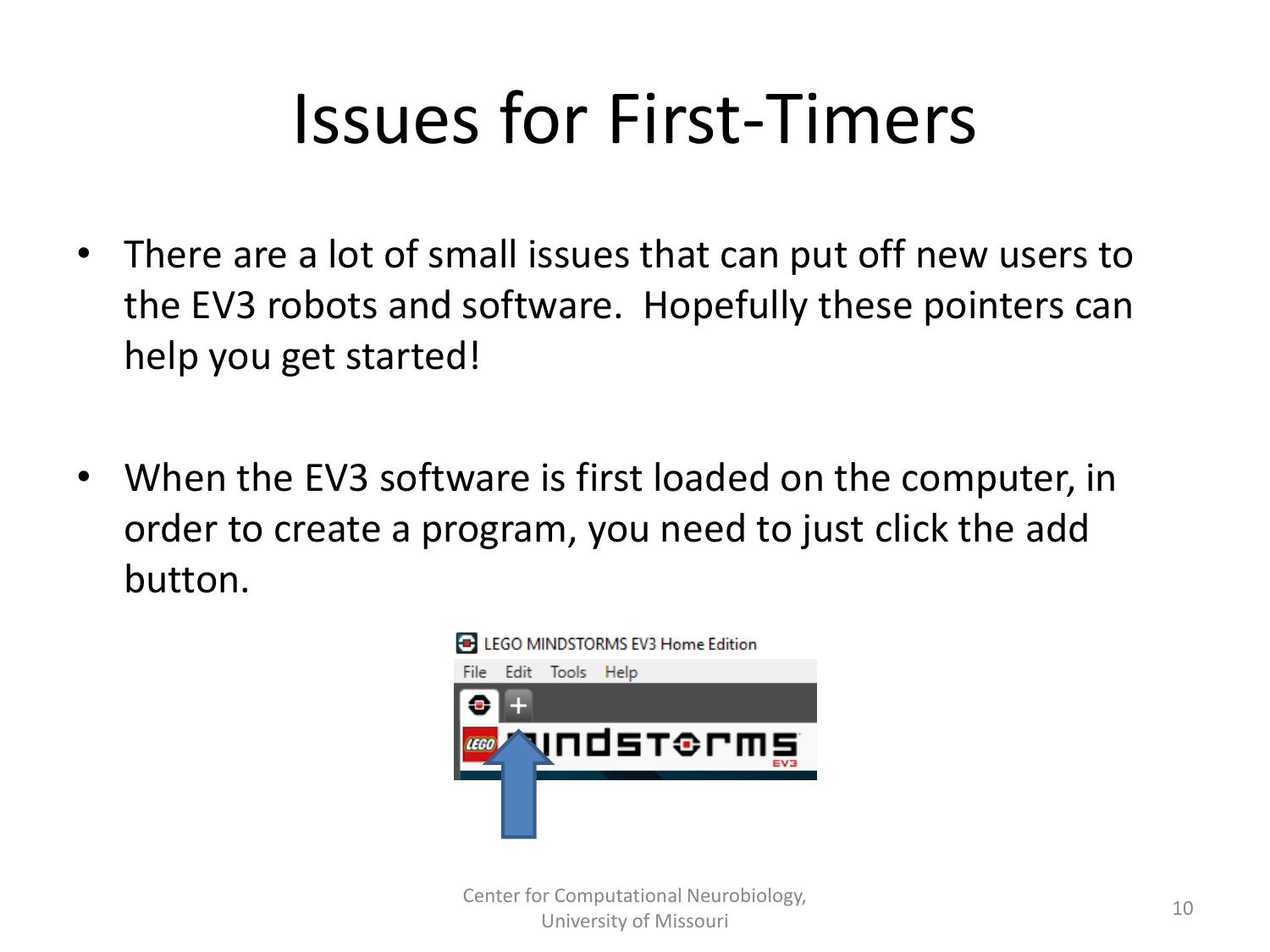- As shown in the picture on the bottom, there are tabs at the bottom that bring you to different palettes of programming tools. The green palette is for action, the yellow is for flow control, the red is for sensors. Those are the common ones student will use.
- Also, If you have a lot of commands on the screen at once, you can move it around by highlighting them all and dragging them.



Center for Computational Neurobiology, **11** Center for Computational Neurobiology, 11 University of Missouri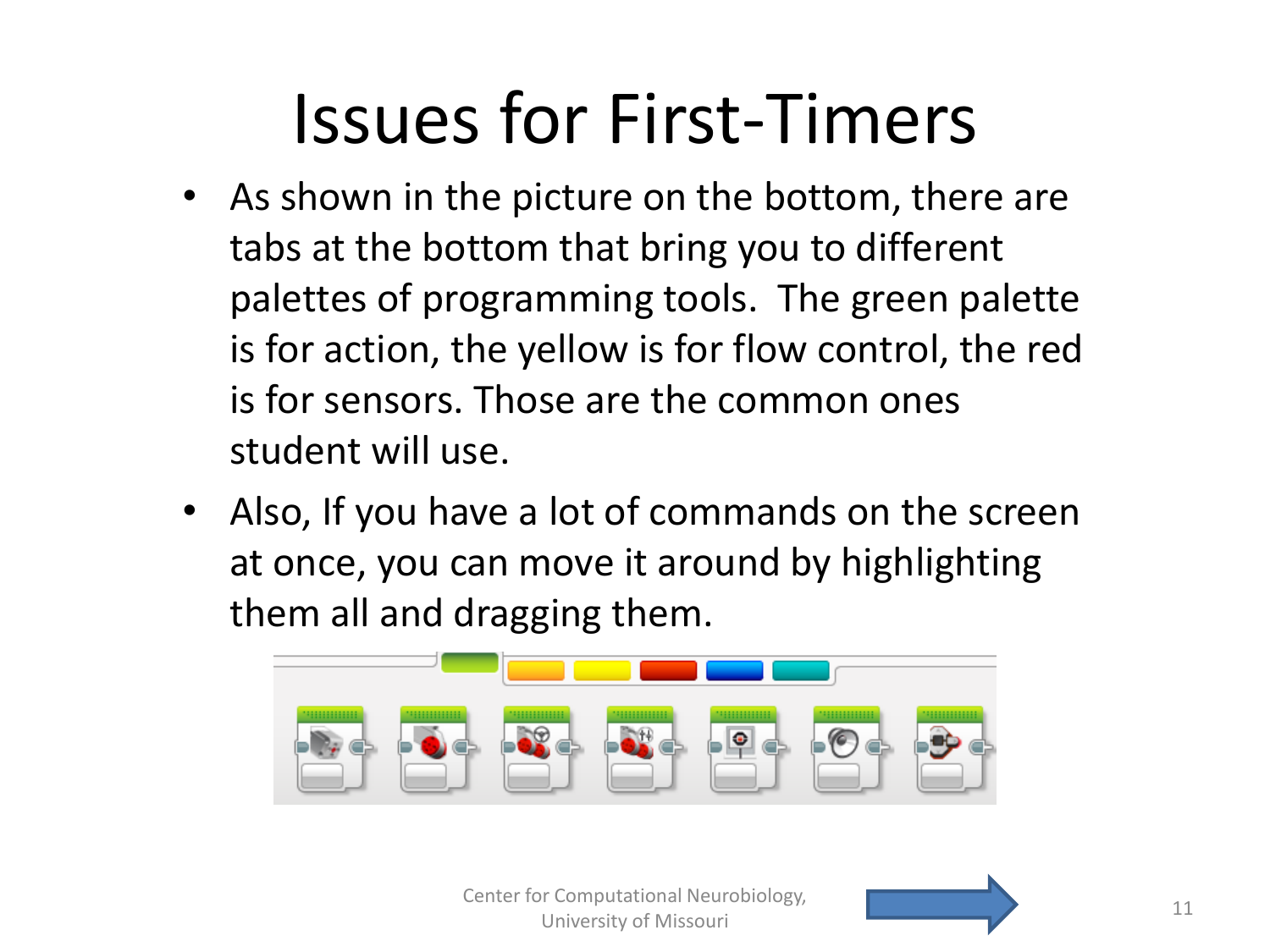- When you have finished building the program for the robot, it's time to download it to the robot's EV3 brain.
- First, make sure that the USB cable that came with the EV3 kit is plugged into the back of the computer and into the top of the EV3 robot.
- Then, turn on the robot with the middle button on the EV3 brain. (It doesn't really matter whether you plug the robot in or turn it on first.)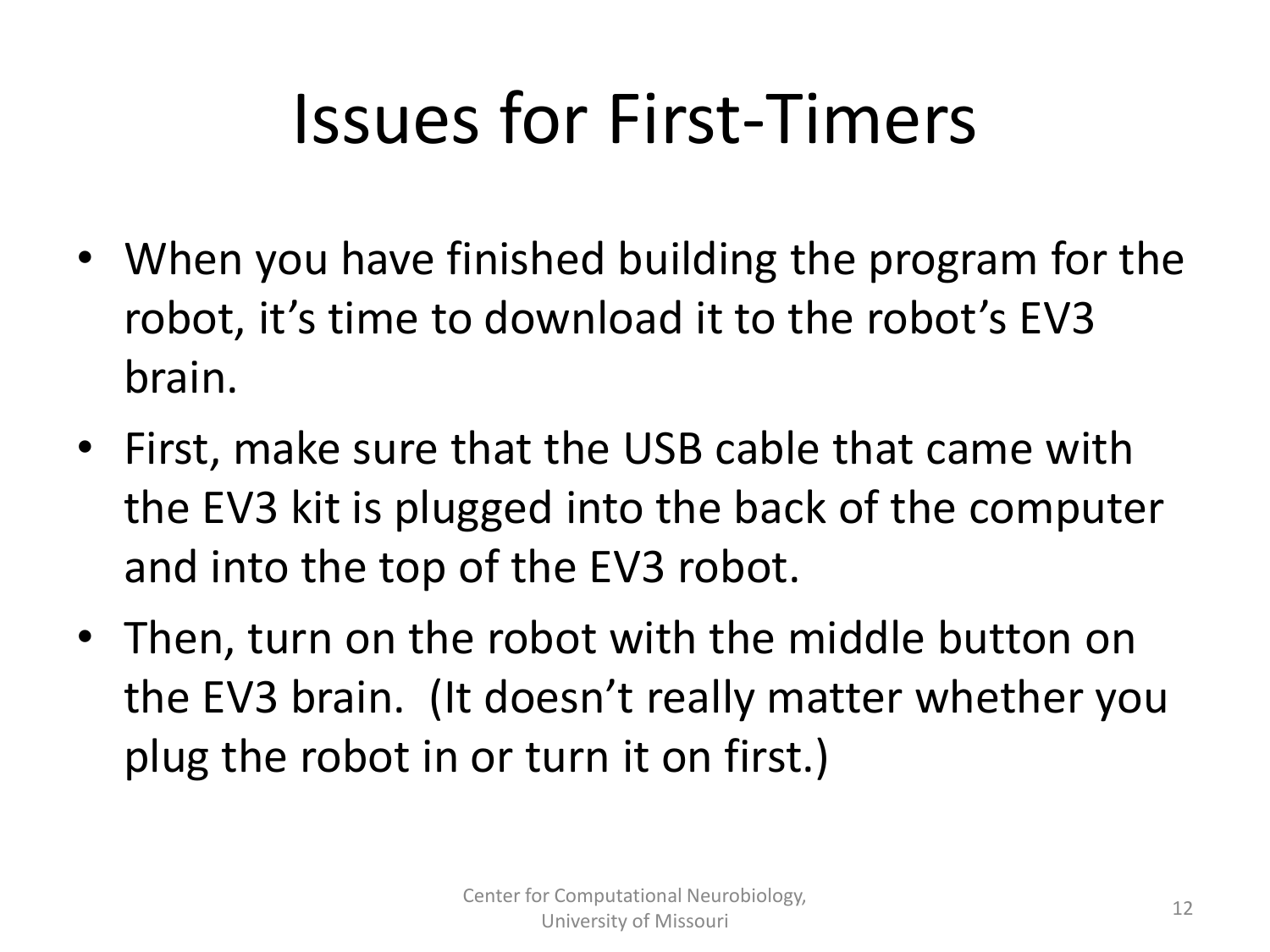- Once the program is downloaded on the EV3 brain it automatically goes into the program.
- To navigate the EV3 brain you use the keypads on the brain.